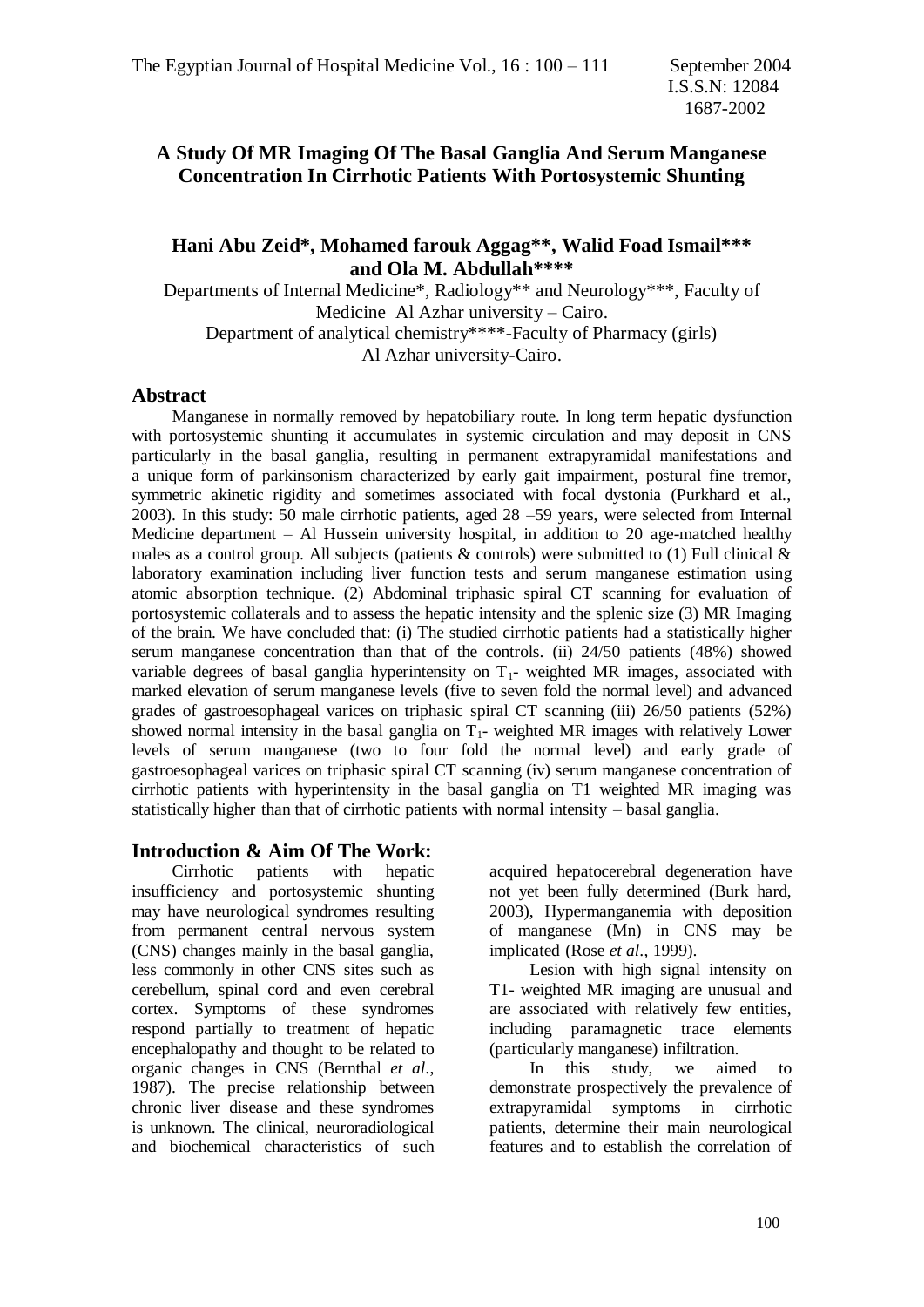biochemical findings (Serum manganese concentration) in such patients with their clinical features, neuroradiological findings and magnitude of portosystemic shunting (grading of gastrooesophageal varices).

### **Subjects, materials and Methods**

 Fifty male patients with liver cirrhosis, aged  $28 - 59$  years, were selected from Al Hussein university hospitaldepartment of internal medicine, in addition to twenty age-matched healthy control males with normally ranged liver function tests. All subjects (patients and controls) were non-diabetic non-hypertensive and non-smoker with normal lipid profile. They all were submitted to the following:

1 - Full clinical assessment: (using Child pugh's score) with detailed neurological examination (Table 1 & 2).

Severity of cirrhosis is the sum of the severity scores for the variables shown in table 1.

2 – Laboratory tests:

(i) Evaluation of liver functions (using child pugl's score), including:

a) serum albumin estimation: by direct calorimetric method with bromocresol green (Doumas *et al*., 1971).

b) Total serum bilirubin by direct bilirubin reagent set (Martienk., 1966).

c) Prothrombin time / INR: using photemetric determination method (Dati *et al.*, 1966).

(ii) Estimation of serum manganese (Mn) concentration using flame atomic absorption technique (FAAS) – Perkin elmer 2380 apparatus – in which sera were deproteinized using 0.2 ml of 10% trichloro – acetic acid. This procedure permits direct determination of Manganese in the sera without matrix interferences. Sera were centrifuged and the metal determined in the filtrate then directly aspirated into the flame of the spectrophotometer. The absorbance was measured at a wavelength of 279.5nm. Calibration graph was linear for  $1-4 \mu g/ml$ of Mn. Normal serum Mn ranges from 0.01 to  $0.03 \mu$ g/ml according to such procedure (Cart A et al,. 2000).

(3) Abdominal triphasic spiral CT scanning: to assess the degree of portal – systemic shunting, the caliber of portal vein, the size & density of the liver, the size of the spleen and the presence of ascites. Scanning was performed during the portal phase for revealing of portosystemic collaterals that can be detected by triphasic abdominal CT scanning as accurate as endoscopy; furthermore, it has the advantage over endoscopy in evaluating the liver, spleen and the entire portal circulation (Schozo H, 1999). The apparatus used was Somatom plus 4-simens. Iopamidol was the contrast medium used, CT section thickness was 5mm. According to (Sarin SK, 1992) gastrooespohageal varices were categorized into:

(A) Isolated Gastric varices: (IGV):

Gastric varices that occur independently of esophageal varices, subdivided into:

i – Type A-1 (early IGV): refer to varices that occur in the fundus of the stomach

ii- Type A-2 (advanced IGV): refer to varices anywhere in the stomach including the body, antrum, pylorus and duodenum.

(B) Gastroesophageal varices (GOV):

i – Type B-1 (early GBV): varices which extend for 2-5 cm below gastro-esophageal junction along the lesser curvature of the stomach

ii – Type B-2(advanced GOV): esophageal varices which extend below gastroesophageal Junction into the fundus of the stomach.

4 - MR imaging of the brain:

Imaging was carried out at Al Hussein University hospital, using 1.5 tesla system: simens vision apparatus with a standard head coil.

 Routine MR imaging of the brain was performed which included T1 sagittal imaging as well as proton density weighted, T1 & T2 weighted axial imaging. Both imaging studies were performed with 256 x 512 matrix over a  $22 - cm$  field of view with 5mm – thickness sections and one mm gap. The exact parameters of conventional sequence imaging were 500/15 (repetition time - TR-) msec /echo time (TE), 3000/30 and 80; with two signals acquired for the T1 weighted imaging and one signal acquired for the proton density – weighted and T2- weighted imaging.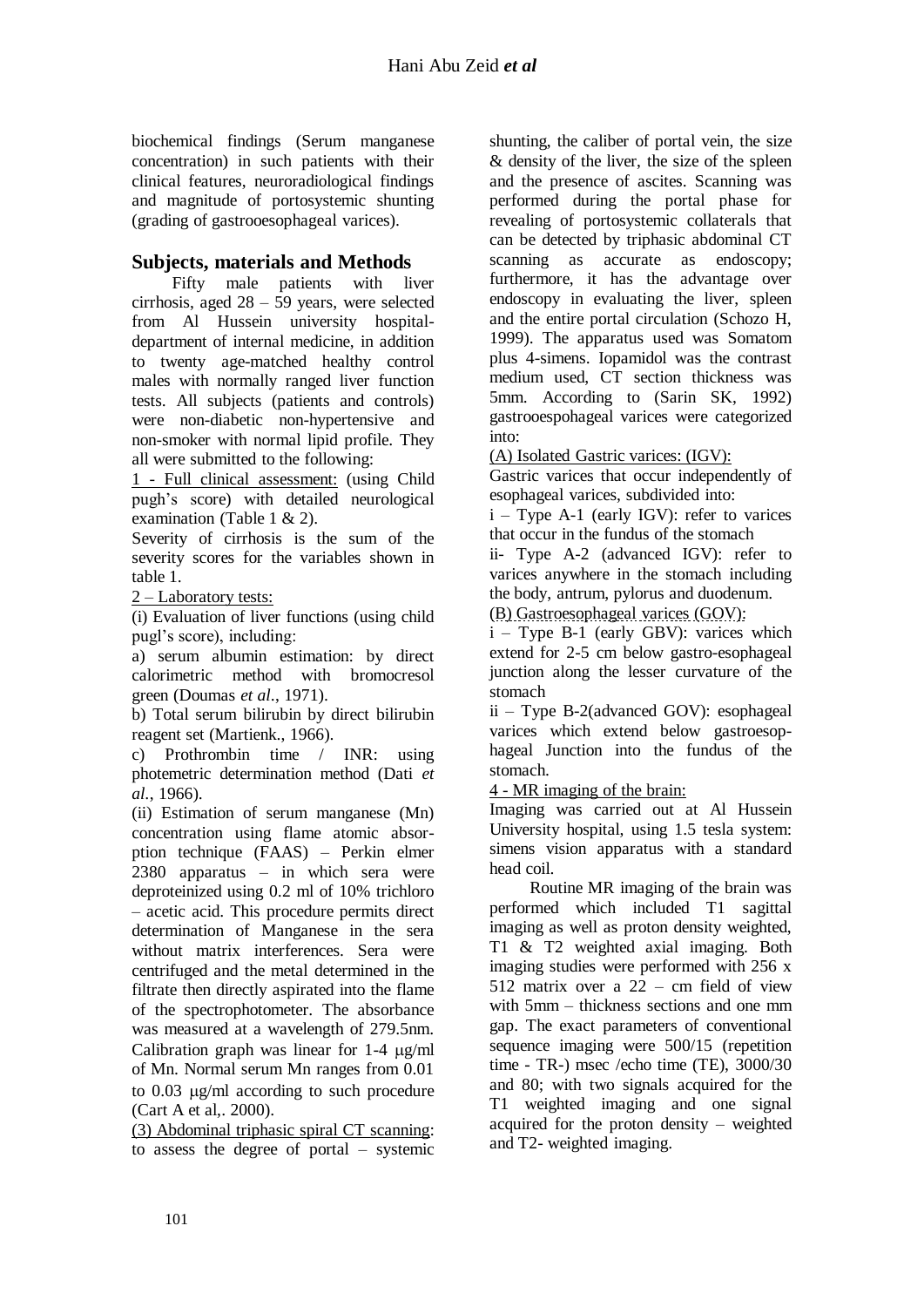| Variable                        | Α      |               |               |
|---------------------------------|--------|---------------|---------------|
| - Enceplalopalty                |        | L/II          | <b>III/IV</b> |
| - Ascites                       | Absent | Mild/moderate | Severe        |
| - Total serum bilirubin (mg/dl) | < 34   | $2.4 - 3.5$   | < 2.8         |
| - Serum albumin(gm/dl)          | > 3.5  | $2.8 - 3.5$   | < 2.8         |
| - Prothrombin time (INR)        | < 1.3  | $1.3 - 1.5$   | >1.5          |
| - Score                         | < 6    | $9-7$         | >10           |
|                                 |        |               |               |

**Table 1:Child pugh's score: according to (Jalan and Hayes, 2000)**

# **Results:**

Results obtained were statistically analysed and tabulated in table (2 - 7):

| Variables                      | Child's classes          |                                  |                  |  |
|--------------------------------|--------------------------|----------------------------------|------------------|--|
|                                | A(8/50)                  | B(14/50)                         | C(28/50)         |  |
| Age (years):                   | $36.4 \pm 4.8$           | $48.6 \pm 5.7$                   | $54.5 \pm 6.3$   |  |
| Ascites:                       |                          |                                  |                  |  |
| - No ascites.                  | 8                        |                                  |                  |  |
| - mild/moderate.               | $\overline{\phantom{a}}$ | 14                               | 12               |  |
| - marked.                      |                          |                                  | 16               |  |
| Total serum bilirubin (mg/dl): |                          |                                  |                  |  |
| - Range.                       | $0.4 - 1.2$              | $1.4 - 2.9$                      | $2.5 - 6.8$      |  |
| - Mean.                        | $0.75 - 0.35$            | $2.08 - 0.32$                    | $3.86 - 2.92$    |  |
| Serum ablumin (gm/dl):         | $3.6 - 4.1$              | $2.5 - 3.3$                      | $1.4 - 2.8$      |  |
| - Range.                       | $3.66 \pm 0.42$          | $2.91 - 3.76$                    | $1.94 - 0.65$    |  |
| - Mean.                        |                          |                                  |                  |  |
| Prothrombin time (INR):        |                          |                                  |                  |  |
| - Range.                       | $1.1 - 1.2$              | $1.3 - 1.5$                      | $1.5 - 1.8$      |  |
| - Mean.                        | $1.18 \pm 0.05$          | $1.41 \pm 0.95$                  | $1.67 \pm 0.15$  |  |
| Child's score:                 |                          |                                  |                  |  |
| - Range.                       | $5-6$                    | $7-9$                            | $10-12$          |  |
| - Mean.                        | $5.5 \pm 0.48$           | $10.9 \pm 0.88$<br>$8.2 \pm 6.6$ |                  |  |
| Neurological sings:            | $+$ Rigidity             | $++$ Rigidity<br>$++$ Rigidity   |                  |  |
|                                | No tremor                | Postural<br>$^{+}$               | Postural<br>$++$ |  |
|                                |                          | tremor                           | tremor           |  |

| Table 2: Clinical & biochemical profiles of cirrhotic patients: |  |
|-----------------------------------------------------------------|--|
|-----------------------------------------------------------------|--|

#### **Table 3:Comparison between control subjects and cirrhotic patients as regards serum manganese concentration:**

| Serum        | manganese | Control subjects  | Cirrhotic patients | t-value | P-value |
|--------------|-----------|-------------------|--------------------|---------|---------|
| $(\mu g/ml)$ |           |                   |                    |         |         |
| - Range      |           | $0.01 - 0.035$    | $0.071 - 0.199$    | 9.135   | < 0.001 |
| - Mean       |           | $0.021 \pm 0.039$ | $0.141 - 0.039$    |         | H.sig.  |

Tabulated t value at 95% degree of freedom, significant difference: p value <0.05.

### **Table 4:Correlation between the grade of gastroesophageal varices and serum manganese concentration in cirrhotic patients:**

| Serum                                | manganese: Patients with early grades Patients with advanced t-value P-value |                             |      |        |
|--------------------------------------|------------------------------------------------------------------------------|-----------------------------|------|--------|
| varices: $No.=26/50$<br>$(\mu g/ml)$ |                                                                              | grades varices: $No.=24/50$ |      |        |
| - Range.                             | $0.071 - 0.121$                                                              | $0.149 - 0.199$             | 5.21 | < 0.01 |
| - Mean.                              | $0.109 \pm 0.023$                                                            | $0.175\pm0.19$              |      | H.sig  |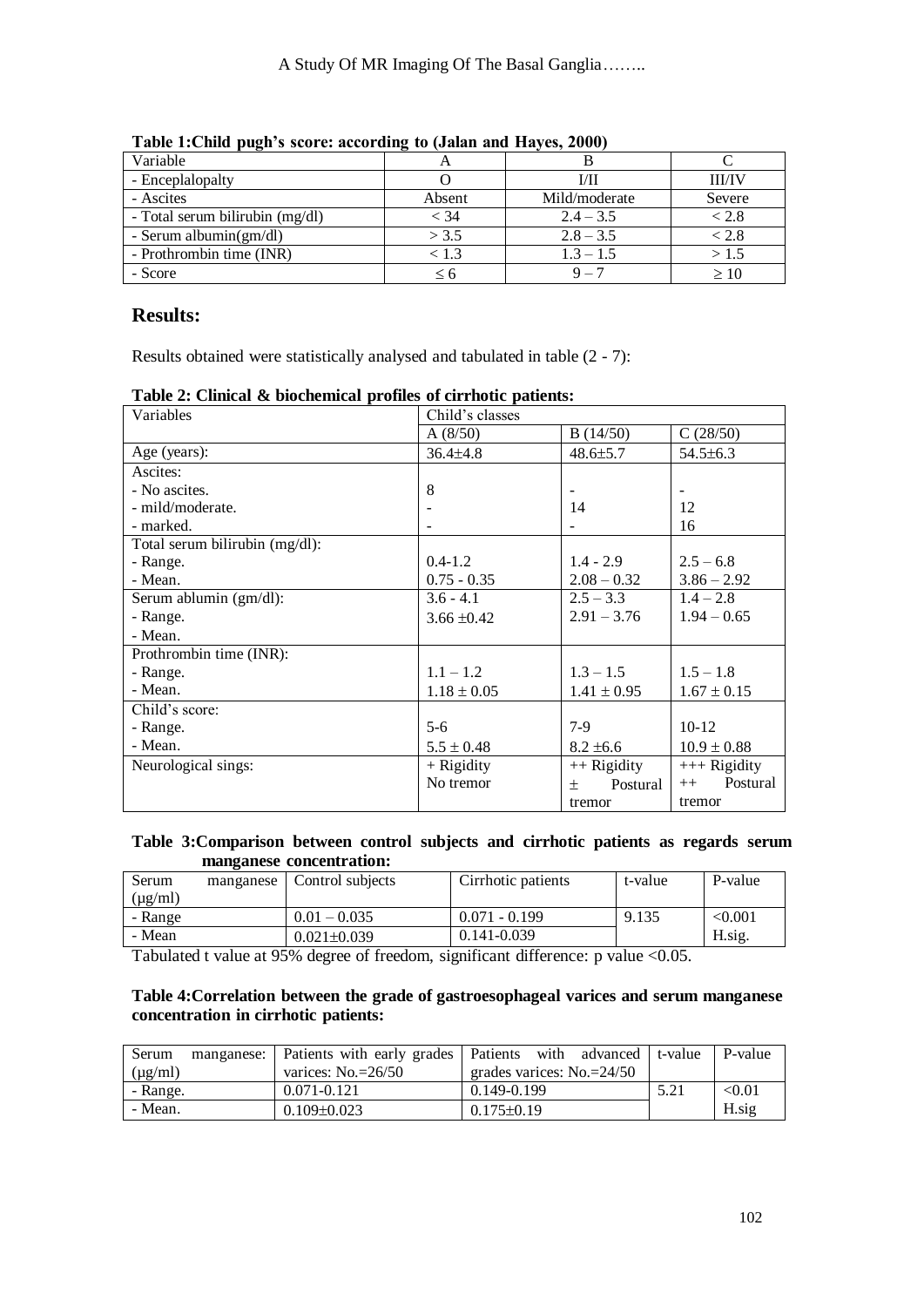| concentration in cirrhotic patients |           |                   |       |  |                                   |      |                |         |
|-------------------------------------|-----------|-------------------|-------|--|-----------------------------------|------|----------------|---------|
| Serum                               | manganese | Patients          | with  |  | normal   Patients                 | with | hyper- t-value | P-value |
| $(\mu g/ml)$                        |           | intensity         | basal |  | ganglia intensity – basal ganglia |      |                |         |
|                                     |           | $No.=26/50$       |       |  | $No. = 24/50$                     |      |                |         |
| - Range.                            |           | $0.071 - 0.121$   |       |  | $0.149 - 0.199$                   |      | 5.1            | < 0.01  |
| - Mean.                             |           | $0.109 \pm 0.023$ |       |  | $0.175 \pm 0.019$                 |      |                | H.sig.  |

### **Table 5: Correlation between MRI findings in the basal ganglia and serum manganese concentration in cirrhotic patients**

#### **Table 6: Correlation between MRI findings in the basal ganglia and clinical features:**

| Clinical data  | with<br>Patients           | normal ' | Patients<br>with<br>hyper-  | t-value | P-value |
|----------------|----------------------------|----------|-----------------------------|---------|---------|
|                | basal<br>intensity         | ganglia  | $intensity - basal$ ganglia |         |         |
|                | $No.=26/50$                |          | $No.=24/50$                 |         |         |
| Child's score: |                            |          |                             |         |         |
| - Range.       | $5 - 8$                    |          | $9.0 - 11$                  | 7.72    | < 0.01  |
| - Mean.        | $6.4 \pm 0.82$             |          | 10.33±0.94                  |         | H.sig.  |
| Neurological   | $+$ Rigidity               |          | $++$ Rigidity               |         |         |
| Signs          | $\pm$ postural fine tremor |          | +postural fine tremor       |         |         |

#### **Table 7:Distribution of cirrhotic patients with different grades of gastroesophagial varices in relation to the intensity of the basal ganglia on MRI**

| Clinical data          | Patients with normal intensity | Patients with hyper-intensity – |
|------------------------|--------------------------------|---------------------------------|
|                        | basal ganglia $No.=26/50$      | basal ganglia $No.=24/50$       |
| Early grades varices   |                                |                                 |
| Type $A - 1$           |                                |                                 |
| Type $B - 1$           | 21                             |                                 |
| Advanced grade varices |                                |                                 |
| Type $A - 2$           |                                |                                 |
| Type $B - 2$           |                                | 22                              |



 $[a]$ 

**Fig (1-a): Axial CT scan shows small esophageal varices (Gastroesophageal varices type 1).**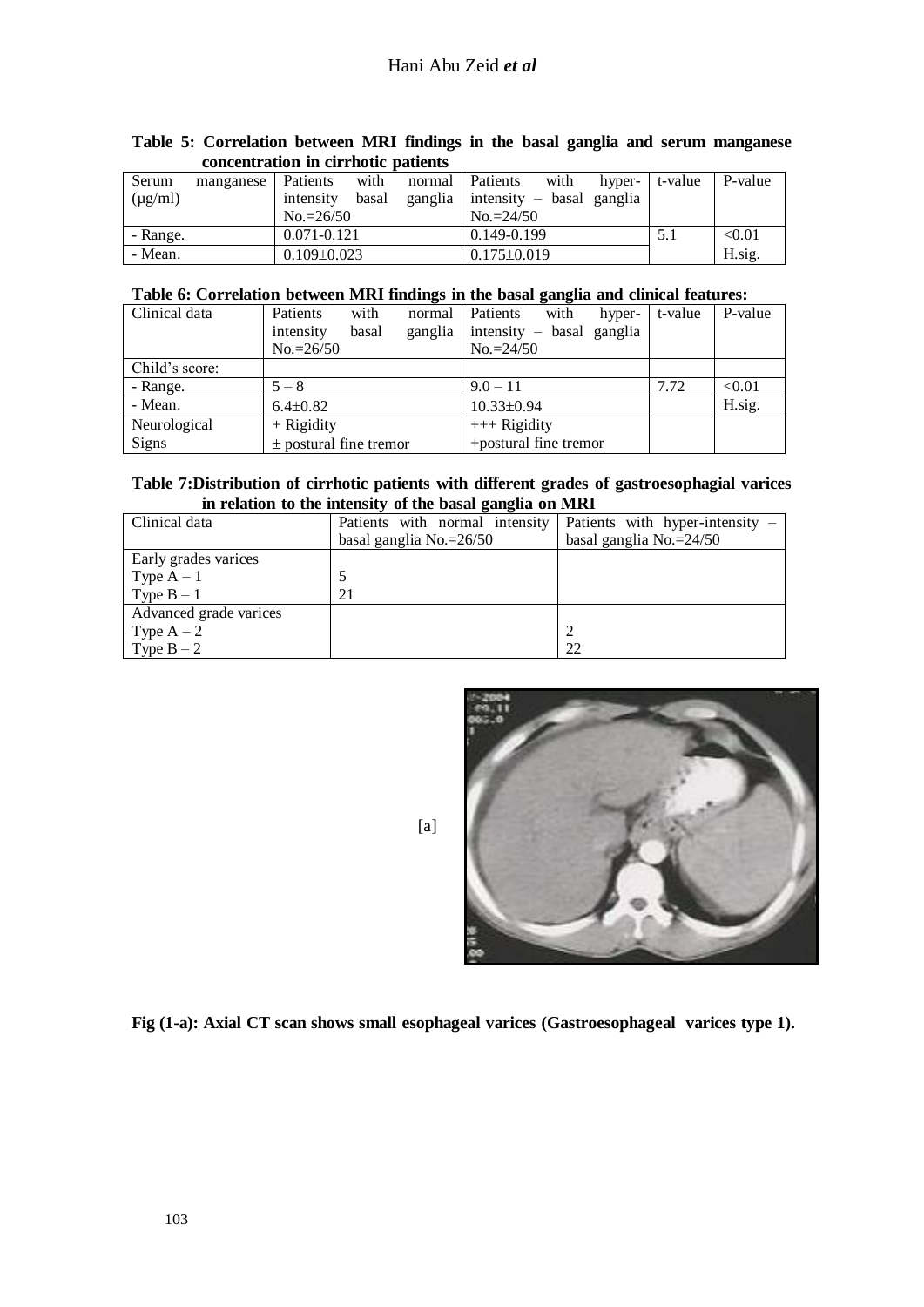A Study Of MR Imaging Of The Basal Ganglia……..



**Fig** (1-b,c): Serial MRI scan axial  $T_1$  &  $T_2$  – weighted images show normal signal **intensity of globus pallidus.** 





**Fig (2-a): Serial films of contrast enhanced axial CT scan shows large gastric varices, which are connected with esophageal varices (Gastroeso-phageal**  varices type 2).







**Fig (2-b,c): serial MRI scan axial T1- weighted images show increased signal intensity of globus pallidus.**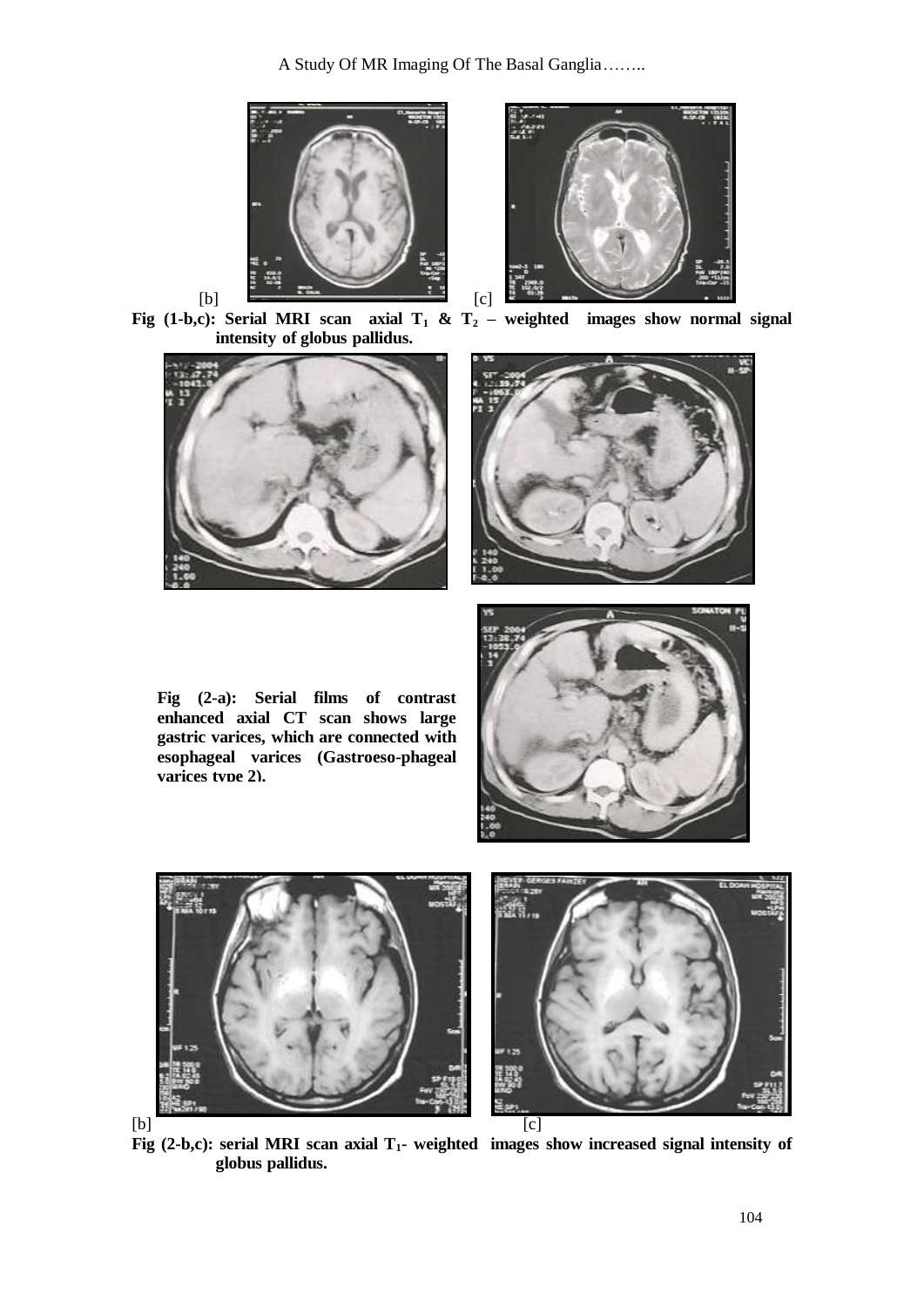

**Fig (2-d,e) serial MRI scan of axial T2-weighted images corresponding to (Fig 2-b,c) show no alteration in signal intensity of globus pallidus .** 



**Fig (3-a): contrast enhanced axial CT scan shows large gastric varices extending from the fundus to the body of the stomach (isolated gastric varices-type 2).**



**Fig (3-b,c) serial MRI scan axial T1-weighted MR images reveal increased signal intensity of glolus pallidus.**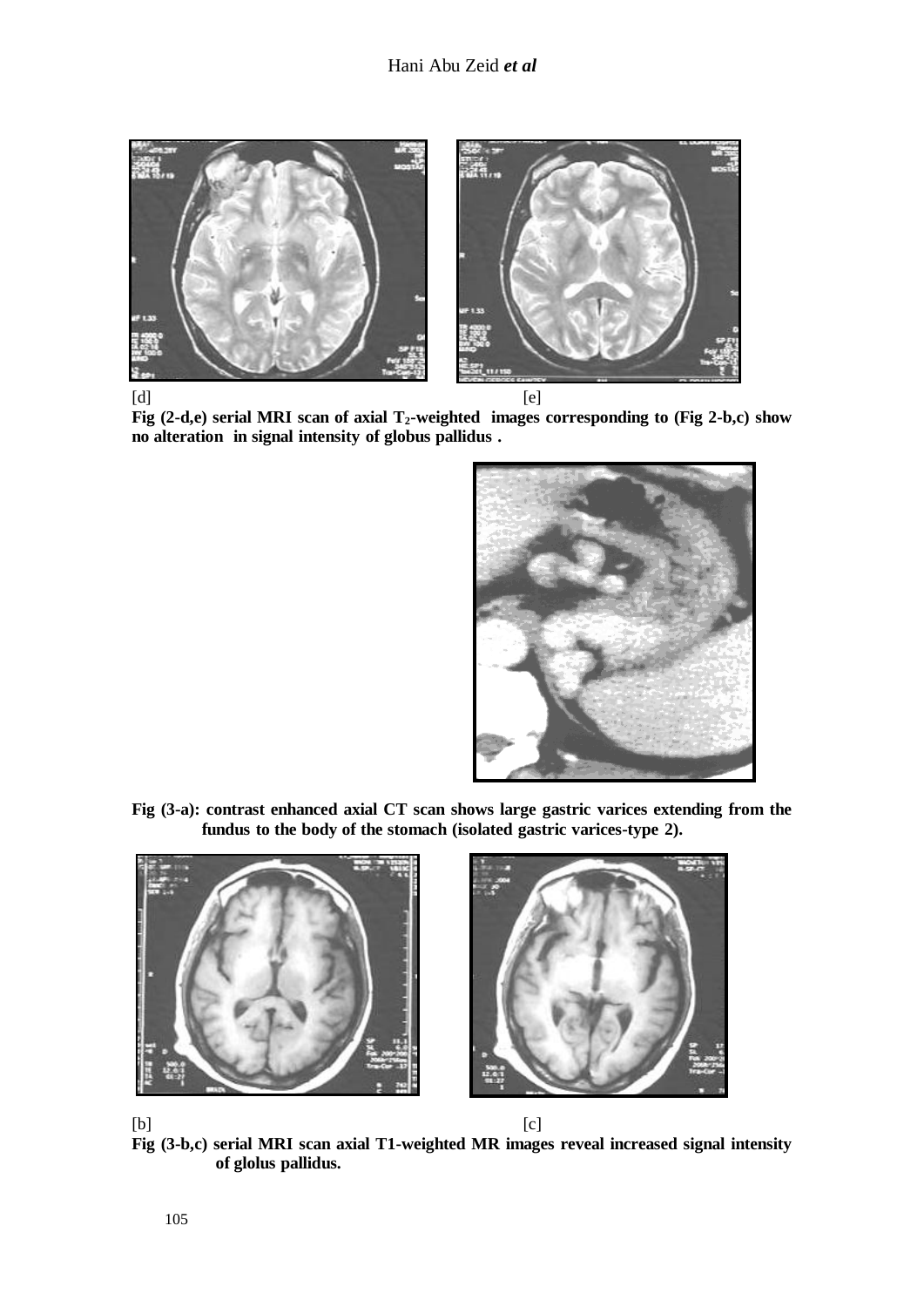A Study Of MR Imaging Of The Basal Ganglia……..



 $[d]$  [e] **Fig (3-d,e): serial MRI scan axial T2- weighted MR images corresponding to (Fig 3-b,c) show no alteration in signal intensity of globus pallidus.** 



**Fig (4-a): contrast enhanced axial CT scan shows gastric varices on the posteromedial border of the fundus ( isolated gastric varices - type 1)**



**Fig (4-b,c): Axial T1 & T2- weighted MR images reveal no changes in signal intensity of globus pallidus.**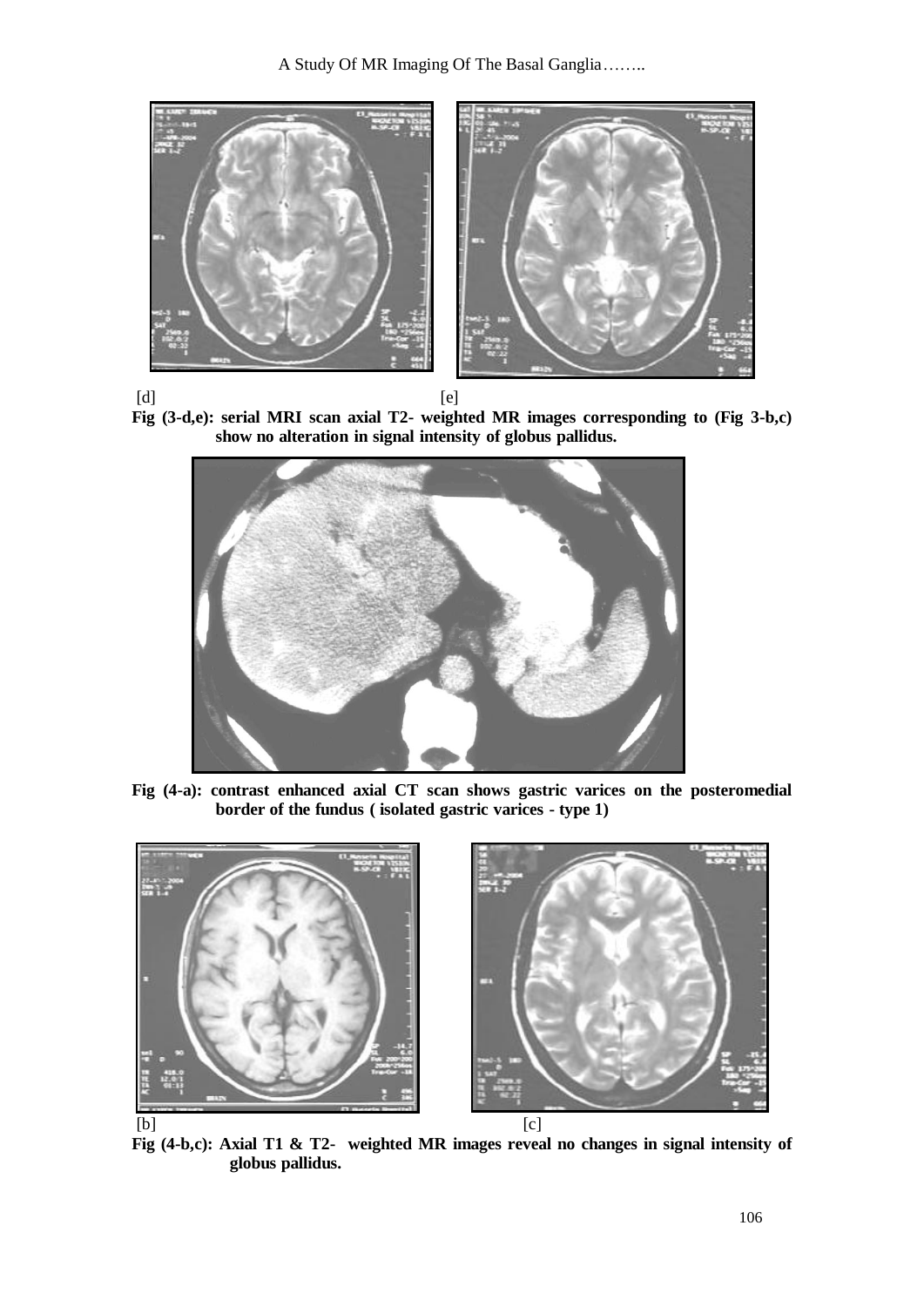# **Discussion:**

 Cirrhotic patients with portosystemic shunting and hepatic insufficiency may have neuropsychiatiric syndromes as a result of acquired hepatocerebral degeneration mainly affecting the basal ganglia whose clinical features is permanent and entirely different from that of acute hepatic encephalopathy (Bernthal *et al*., 1987), these changes are thought to be due to deposition of paramagentic trace elements, particularly manganese (Mn), which is accumulated in the systemic circulation of cirrhotic patients with portosystemic shunting. Manganese is normally removed by hepatobiliary rout; in such patients it is deposited in CNS particularly the basal ganglia (mostly in globus pallidus, to a less extent in putamen and subthalamic nuclei) resulting in extrapyramidal manifestations and a unique form of parkinsonism characterized by early gait impairment, postural tremor, symmetric akinetic rigidity and sometimes associated with focal dystonia (Purkchard *et al*., 2003).

 This study showed a significant difference between controls and cirrhotic patients as regards serum manganese concentration, being higher in cirrhotic patient (table 3); this goes with what was published by (Cordoba J *et al*., 2002) that hypermanganemia is a universal finding in cirrhotic patients with no evidence of overt hepatic encephalopathy which may be associated with pallidal hyperintensity on  $T_1$ - weighted MR images. This report is consistent with our findings that all studied cirrhotic patients had elevated serum manganese levels, 48% of them showed hyper intensity in the basal ganglia on  $T_1$ weighted MR imaging and a relatively higher serum manganese levels compared to those with normal intensity-basal ganglia (52%) (Table 5).

 On the other hand, there was a significant correlation between the grade of gastroesophageal varices and serum manganese concentration (Table 4); advanced grades of varices -grade A-2 & B-2- (Fig: 2-a & 3-a) were associated with significantly higher concentrations of serum

manganese than early grades of varices grade A-1  $\&$  B-1 (Fig: 1-a  $\&$  4-a), this finding goes with what was reported by (cordoba *et al*., 2002) that the magnitude of pallidal hyperintensity induced by manganese deposition in cirrhotic patients was correlated to the degree of portosystemic shunting rather than the grade of hepatic encephalopathy; this is also consistent with what was published by (Mizoguchi *et al*., 2001) that children with congenital portosystemic venous shunts showed elevation of serum manganese and magnetic response imaging changes in the basal ganglia, avoidance of excessive manganese intake is recommended for such children. Regarding to chelation therapy of manganese toxicity (using  $Ca\ Na$ <sub>2</sub> EDTA); it may improve neurological symptoms in those patients, but this is more evident for acute rather than chronic manganese toxicity (Matthew *et al.,* 1988).

 Mizuta et al., 2002, reported that hyperintensity in the basal ganglia on MR imaging of children with congenital portosystemic venous shunts disappeared after obliteration of such shunts with normalization of their serum manganese concentrations.

 Regarding to the correlation between serum manganese concentration and the magnitude of basal ganglia intensity in cirrhotic patients studied in this study, although all of them had serum manganese levels above the normal range, not all of them showed basal ganglia hyperintensity. Patients with hyperintensity in the basal ganglia had relatively and significantly higher levels of serum manganese than those with normal intensity – basal ganglia on  $T_1$ - weighted MR imaging (Table 5). This finding goes with what was published by Cordoba *et al*., 2002. That typical pallidal hyperintensity on  $T_1$ - weighted MR images of patients with cirrhotic liver disease appeared to be secondary to accumulation of manganese in the basal ganglia.

 Vymazal *et al*., 1996 reported that hypermanganemia induced MR1 changes in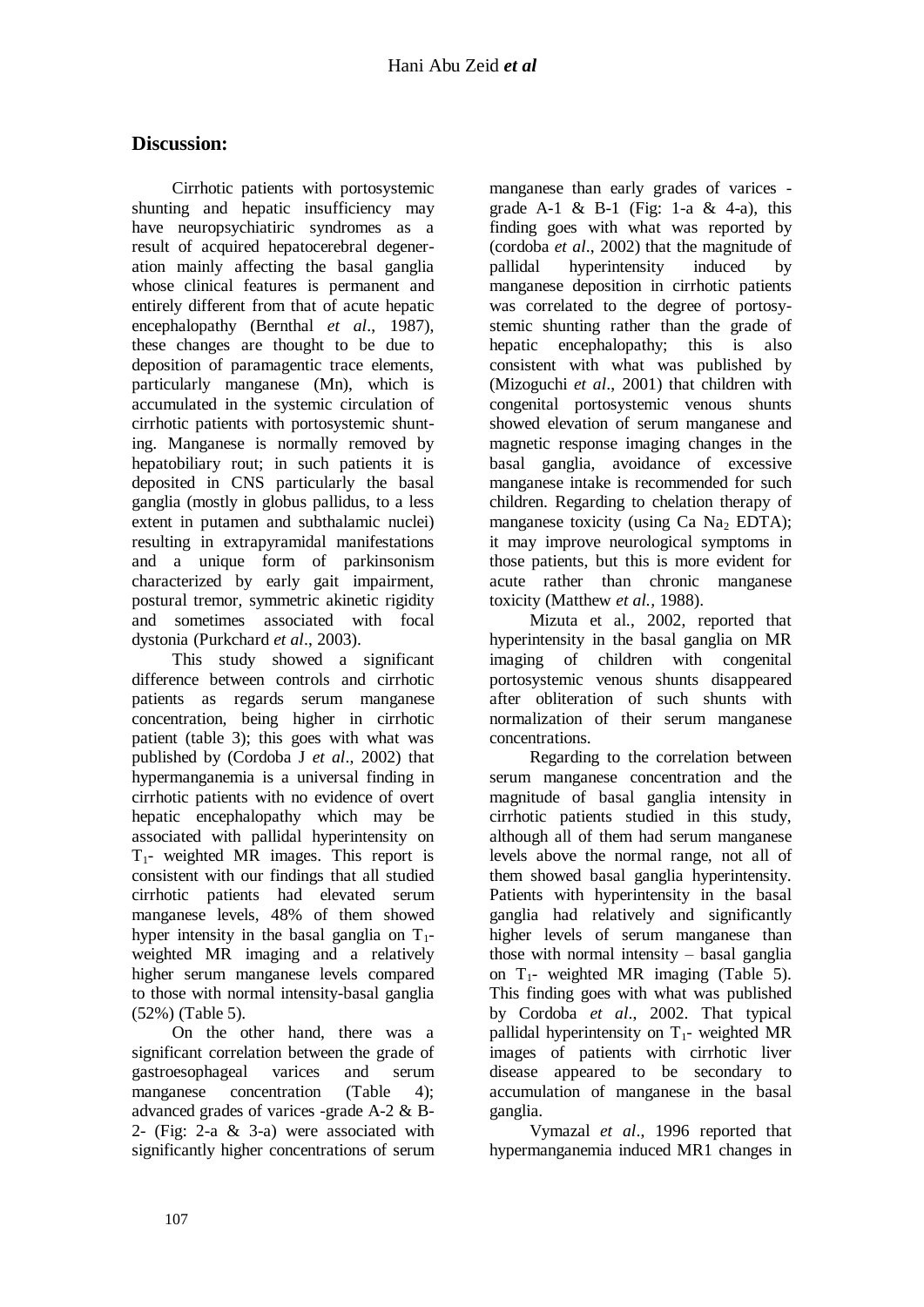the brain (Mainly in the basal ganglia) of cirrhotic patients were invisible on  $T_{2}$ weighted MR study because  $T_2$  is much shorter than  $T_1$  specially in the globus pallidus.

 Maeda *et al*., 1997 published that while causes of basal ganglia- hyperintensity on MR imaging are though to be due to deposition of paramagnetic trace elements (Manganese, Copper, Zinc, Iron and Calcium) the question was which of these elements is implicated in cirrhotic patients? To answer this question they underwent autopsy of four patients who had chronic cirrhotic liver disease for histopathological study and measurement of the concentration of these trace elements in their basal ganglia. Three patients out of them (75%) had high manganese concentrations five to ten fold the normal value; concentrations were higher in globus pallidus than putamen. Copper concentrations were also high in those patients but not as high as manganese, its concentrations were only about 50% more than normal. Other elements concentrations (Calcium, Iron and Zinc) were all normal. Prior to autopsy the three patients who had high concentrations of manganese and copper in the basal ganglia on autopsy showed hyperintensity in the basal ganglia on  $T_1$ weighted MR imaging; while the fourth patient who had normal concentration of such elements showed no abnormal intensity in the basal ganglia on  $T_1$ weighted MR imaging. Hyper intensity in the basal ganglia on  $T_1$ - weighted MR imaging was associated with normal intensity or rarely hyperintensity - basal ganglia on  $T_2$ - weighted MR imaging, but the relatively low copper concentrations in the basal ganglia of most of cirrhotic patients on autopsy compared to markedly higher manganese concentrations; may attribute the hyper intensity in the basal ganglia on  $T_1$ - MR imaging to be mainly induced by manganese deposition rather than copper deposition.

 This report is consistent with our obtained results which showed that 24 out of 50 cirrhotic patients showed hyperintensity in the basal ganglia on  $T_1$ - weighted MR imaging (Fig. 2- b,c & Fig. 3- b,c) with serum manganese concentrations five to almost seven fold the normal range in comparison to 26 out of 50 patients with normal intensity-basal ganglia (Fig. 1-b,c & Fig. 4 - b, c) who had serum manganese concentrations ranging from two to four fold the normal level. (Table 5).

 From (table: 4, 5) we can interpret a significant correlation between the grade of gastroesophogeal varices (which reflect the degree of portosystemic venous shunting) and the signal intensity in the basal ganglia on  $T_1$ - weighted MR imaging, as basal ganglia – hyperintensity was only noticed in the same patients with high grade varices and severe portosystemic shunting (Table 7).

 There was a significant correlation between the clinical features and the intensity in the basal ganglia on  $T_1$ weighted MR imaging; Child's; score was significantly higher in cirrhotic patients with hyperintensity in the basal ganglia than that in those with normal intensity basal ganglia. (Table: 6).

 Regarding to neurological manifestations; while patients with normal intensitybasal ganglia showed only mild degree of symmetric rigidity with or without postural fine tremor; those with hyperintensity basal ganglia showed marked symmetric rigidity associated with postural fine tremor.

 From the above mentioned discussion, hypermanganemia is thought to be implicated in hepatocerebral degeneration which takes place in the basal ganglia, with its subsequent extrapyramidal features in cirrhotic patients who show evident portosystemic shunting.

# **Recommendation:**

 Estimation of manganese concentration in the cerebrospinal fluid as well as in the serum of cirrhotic patient is recommended to acertain its role in hepatocerebral degeneration in those patients.

 Cirrhotic patients with portosystemic shunting and high serum manganese should avoid excessive manganese intake. Manganese chelating agent (Ca Na<sub>2</sub> EDTA) may be of help in lowering serum manga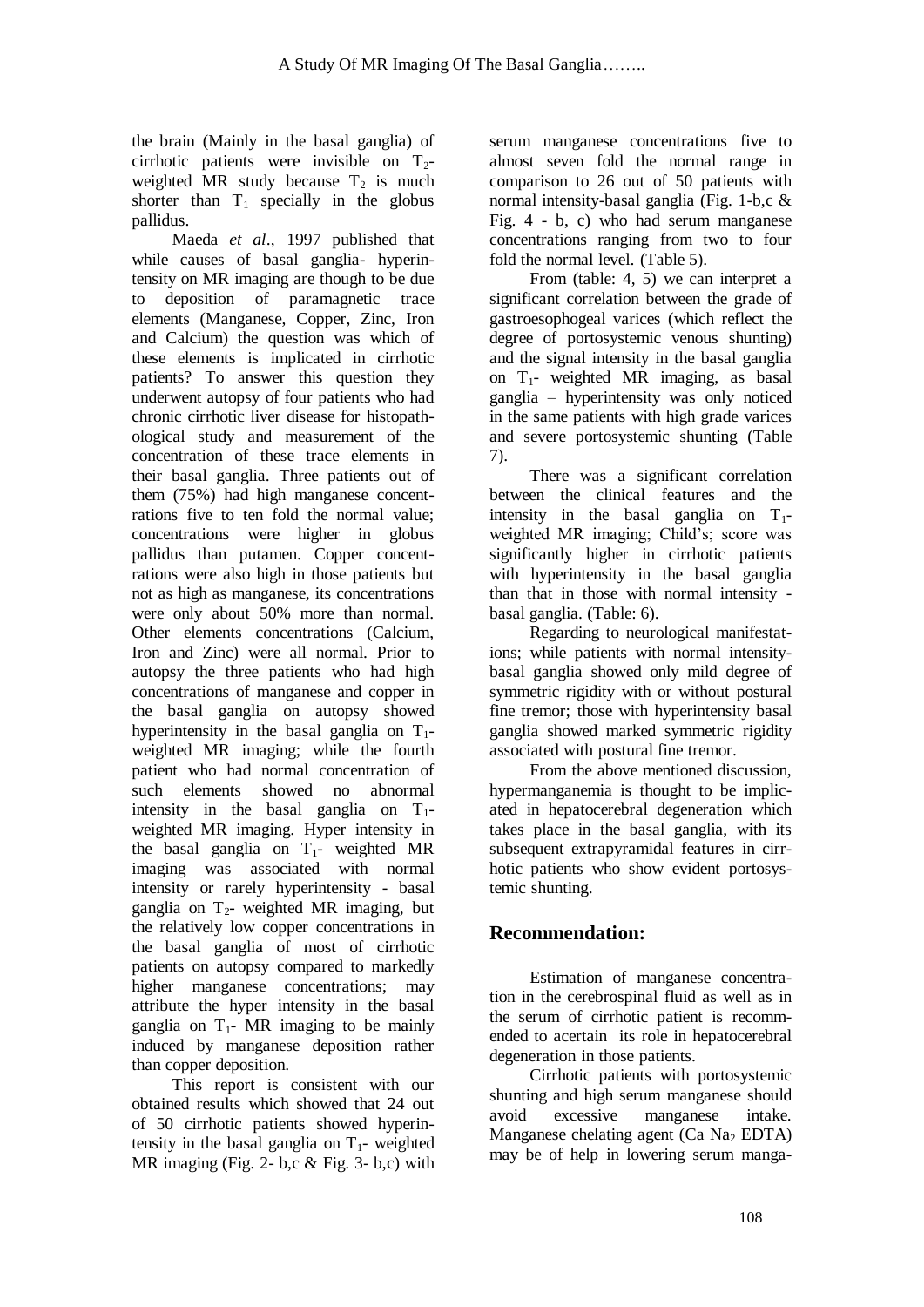nese concentration and improving life style in such patients, particularly those with normal intensity-basal ganglia and high serum manganese.

 MR imaging of the brain, particularly the basal ganglia is recommend for neuroradiological evaluation of cirrhotic patients with portosystemic shunting.

### **References**

- 1. **Alan S, Hazelland Roger, 1999:** Proceedings of the society for experimental biology and Medicine; 222:99 – 112.
- 2. **Bernthal P, Hays A, Tarter RE 1987:** Cerebral CT scan abnormalities in cholestatic & hepatocellular disease and their relationship to neuro-psychologic tests performance, Hepatology; 7: 107.
- 3. **Burkhard PR, Delavelle J, Du Pasquier R, Spahr L, 2003:** Chronic parkinsonism associated with cirrhosis: a distinct subset of acquired hepatocerebral degeneration, Arch. Neurol., Apr: 60 (4):  $521 - 8$ .
- 4. **Cart A. Burtis and Edward R. Ashwood; 2000:** Fundamentals of clinical chemistry, 5<sup>th</sup> edition, Chapter 32, P: 627.
- 5. **Cordoba J, Sanpedro F, Alonso J, Rovira A, 2002:** 1 H magnetic resonance in the study of hepatic encephalopathy of humans. Metab. Brain Dis., 17 (4): 415 – 29.
- 6. **Deguchi, Manabe Y, Takahashik, Ota T, Taka Matsu K, Idako, Abek, 2002:** Portosystemic shunts with cerebellar ataxia which was dramatically improned by intravenous adminstration of branched amino-acid. Department of Neurology of a memorial hospital Noto Shinkei, 2002 Jan,  $54$  (1) :  $35 - 40$ .
- 7. **Jalan R, Hayes Pc, 2000:** Severity of cirrhosis; severity scores used for calculating the child-pugh's scores. Gut; 46 (Suppl 3) iii  $1 -$ iii 15 (June).
- 8. **Maeda H, Soto M, Yoshikawa A, Kimura M, sonomurat, terada M Kishi K., 1997**: Brain MR imaging in patients with hepatic cirrhosis "relation between high intensity signal in the basal ganglia on  $T_1$ - weighted images and elemental concentrations in the brain. Neurology, Aug; 39 (8): 546 – 50.
- 9. **Matthew J Ellenhorn and Donald G Barceloux, 1988:** Treatment of human poisoning. Medical toxicology, chapter : 37, P: 1047 – 48.
- 10. **Mendhom T, Denney RC, Barners TD and Thomas M vogels; 2002:** Text book of quantitative chemical analysis,  $6<sup>th</sup>$ edition, p: 131.
- 11. **Mizoguchi N, Ni shimura y, ono H, Sakura N., 2001:** Manganese elevation in blood of children with congenital portosystemic shunts. Eur. J. Pediatr. Apr,  $160 (4): 247 - 50.$
- 12. **Mizuta Y, Ijyuin H, Ono N, Miyamoto Y, Oho K, Kumashiro R., sata M, Nakashima O, Nagata E; 2002:** Disappearance of basal ganglia- hyperintensity on  $T_1$ -weighed MR images after obliterating congenital portosystemic shunts.
- 13. **Ping H Lai, Clement Chen, 1999:** Hyperintense basal ganglia on  $T_1$ -weighted MRI. AJR; 172: 1109.
- 14. **Obama R, Tachikawa H, Yoshi I, Takeoka T, Shinobara Y, 2002:** Acase of idiopathic portal hypertension presented with spastic gait. Department of Neurology, Tokai university, school of Medicine. Rinsho shinker gaku 2002 Sep; 42 (9): 885 – 8.
- 15. **Rose C, Batterwrith RF, Zayed J, 1999:** Manganese deposition in basal ganglia structures results from both portosystemic shunting and liver dysfunction. Gastroenterology; 117:460.
- 16. **Sarin SK Lahali D, Saxena Sp, 1992:** Prevalence, Classification and natural history of gastric varices, along term follow up study in 468 portal hypertensive patients. Hepatology; 16: 1343 – 1349.
- 17. **Shozo Hirota, MD, Shinichi Matsum Oto, MD, 1999:** Evaluation of portosystemic shunts by spiral computed topography. Radiology; 211: 344 – 356.
- 18. **Vynazal J, Babis M, Brook RA, Filip K, Dezortova M, Hin Carkova Hajek M; 1996:**  $T_1 \& T_2$  alterations in the brain of patients with hepatic cirrhosis. Am J Neuroradiology; 17 (2): 333 – 6.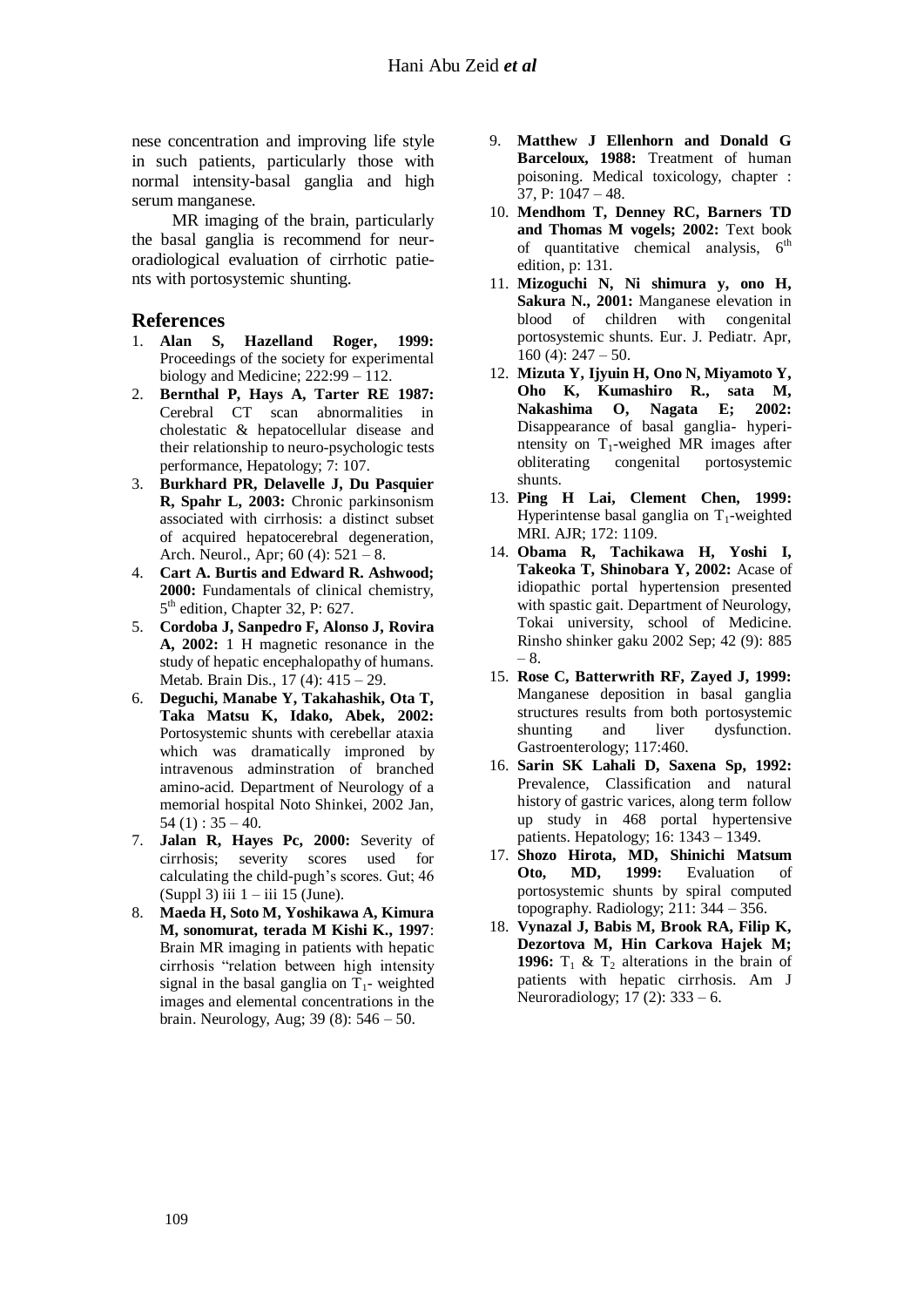**دراسة فً صىر انرنين انمغنطيسً نهنىي انقاعدية باندماغ وتركيس عنصر انمنجنيس فً أمصال مرض انتهيف انكبدي انمصحىب بانتحىل انىريدي انبابً – انجهازي**

**هانً أبى زيد\* – محمد فاروق عجاج\*\* – ونيد اسماعيم\*\*\* - عال مصطفً عبد هللا \*\*\*\***

أقسام الباطنة العامة\* – الاشعة\*\* – الامر اصْ العصبية\*\*\* – كلية طب بنين الاز هر قسم الكيماء التحليلية\*\*\*\* – كلية الصيدلية (بنات ) جامعة الاز هر

في الظرّ وف الطبيعية يتم التخلص من المنجنيز الزّائد بالدم عن طريق إفرّ از الكبد لـه في العصار ة الصفر اوية. أما في حالات تليف الكبد المصحوب بالتحول الوريدي البابي -الجِهاز ي وفشل و ظائف الكبد، فيزيد تركيز المنجنيز في الدم ويترسب في الجهاز العصبي وخاصدة في الذوى القاعدية للدماغ مما ينتج عنه العلامات المرضية الدالة على اعتلال الجهاز العصببي اللاهرمي متمثلاً في نوع خاص من الشلل الرعاش يتميز بارتعاش وضعي دقيق و تصلب بالعضلات متماثل في الجانبين الأيسر ۖ والأيمن وخلل في أسلوب المشبي و قد يصاحبَه عسر الحركة البؤري. وقد تم فحص خمسين مريضاً مصـابين بالتليف الكبدى تر اوحت أعمار هم من 28 – 59 عاماً تم اختيار هم من قسم الأمر اض الباطنة بمستشفى الحسين الجامعي بالإضافة إلى عشر ين من الأشخاص الأصحاء الذكور ممن توافقت أعمار هم مع أعمار المرضىي اختيروا كمجموعة ضابطة. وقد خضع جميع الأشخاص (مرضىي وأصحاء) للأتي:-1 – الفحص الإكلينيكي و المعملي الذي شمل و ظائف الكبد و قيـاس تركيز ِ المنجنيز ِ فـي أمصال المرضى والمجموعة الضابطة. 2 – المسح الحلزوني المقطعي ثلاثي المراحل للبطن لتقييم التحولات الوريدية البابية الجهازية في مجموعة المرضي ولتقييم حالة الكبد و الطحال لديهم بدقة. 3 – تصوير المخ بالرنين المغنطيسي. وأسفر البحث عن الّنتائج الأتية:-1 - تر كيز المنجنيز ۖ في أمصـال المر ضـى كان أعلى بدر جـة ذات دلالـة إحصـائية منـه فـي أمصال المجموعة الضابطة من الأشخاص الأصحاء. 2 - 48% من المرضىي أظهروا صـوراً ذات حـدة زائـدة (بـدرجات متفاوتـه) للنـوي ً القاعدية للدماغ عند التصوير بالرنين المغنطيسي لهم وهؤلاء المرضى تميزوا بارتفاع شديد فی تر كيز ِ المنجنيز ِ في أمصـالهم تر و اح بين خمسة وسبعة أضـعاف التر كيز ِ الطبيعي و بوجود دوالٰي منقدمة بالمعدة والمرئ عند إجراء المسح المقطعي الحلزوني ثلاثي المراحل لهم 3 - 52% من المرضى أظهروا صور ذات حدة طبيعية للذوى القاعديـة للـدماغ عنـد التصـوير ِ بـالرِ نين المغنطيسي لهم. و هؤ لاء المرضـي تميز و ا بار تفـاع أقل نسبياً فـي تر كيـز المنجنيز في أمصـالـهم تر او ح بين ضـعفي و أر بـعة أضـعاف التر كيـز الطّبيعـي؛ و بو جـو د دو الـي مبكرة بالمعدة والمرئ عند إجراء المسح المقطعي الحلزوني تلاثي المراحل لهم